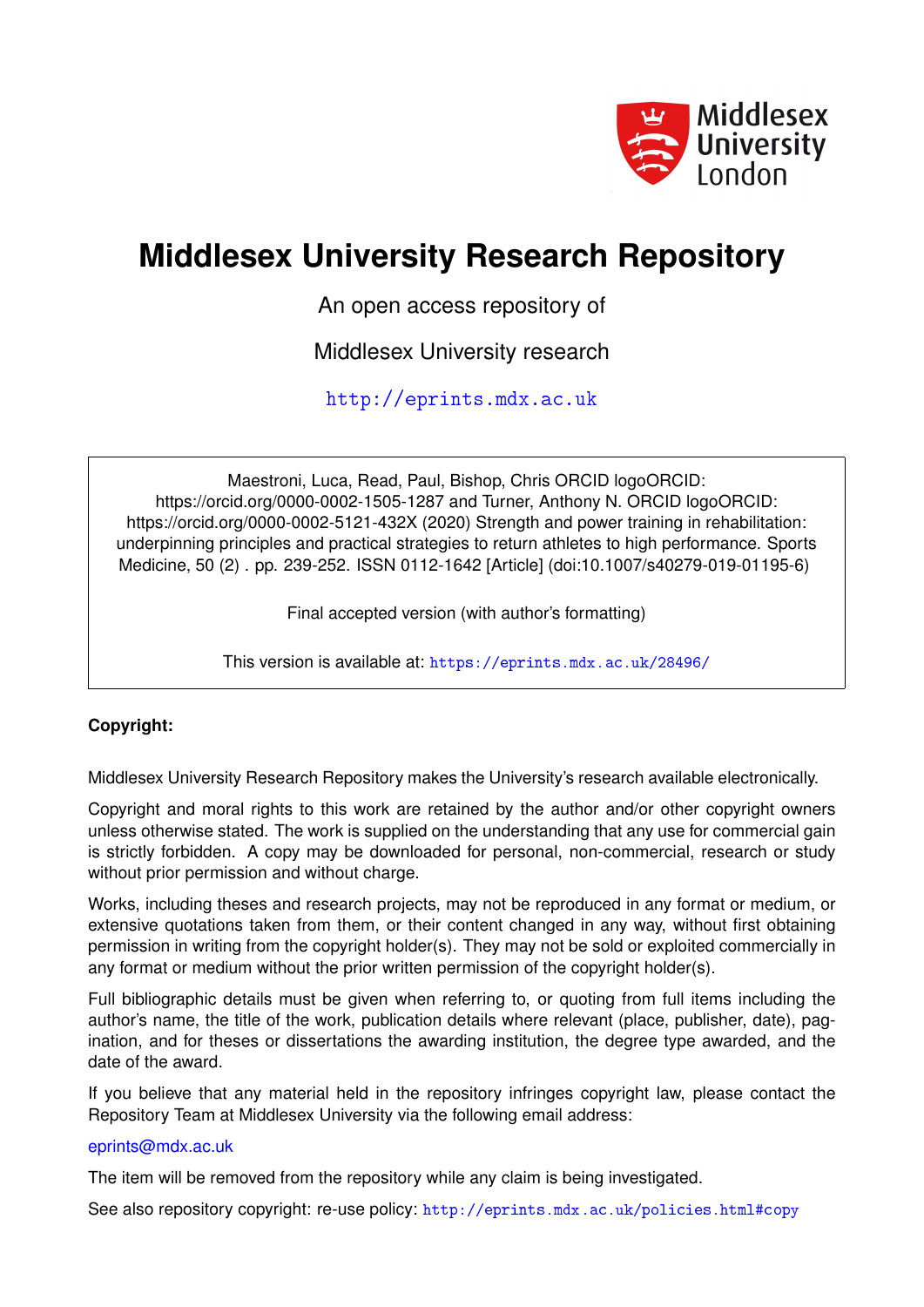

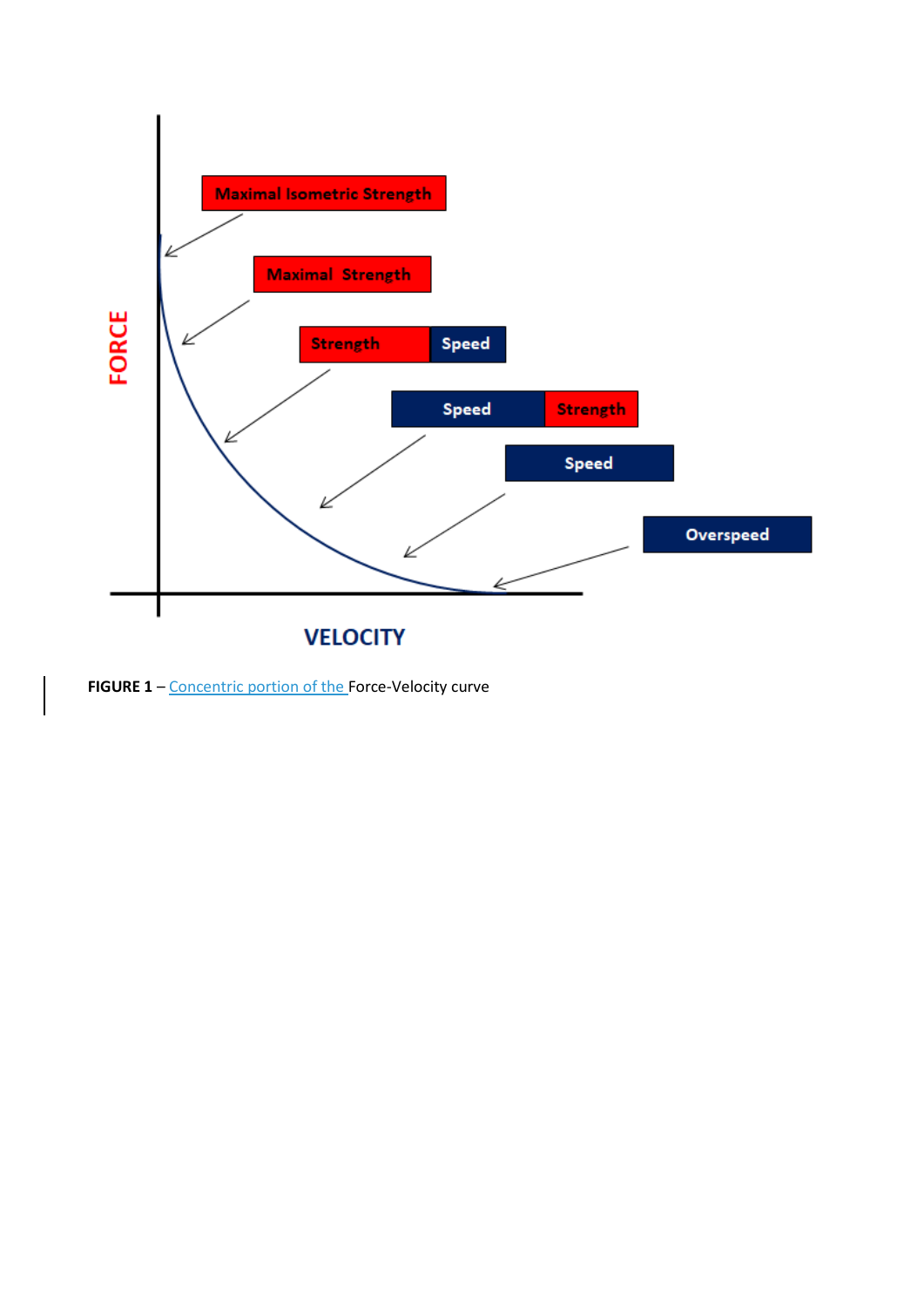**Table 1** Examples of different resistance training prescriptions to enhance strength are included in the table. The assigned exercises are ordered from the lowest to the highest intensity. Potential physiological and performance adaptations are also listed.

| <b>Example of</b><br>targeted<br>muscle group | Stage 1                                                                                                                                    | Stage 2                                                | Stage 3                                              | Stage 4                                                                       | Stage 5                                                                                     |
|-----------------------------------------------|--------------------------------------------------------------------------------------------------------------------------------------------|--------------------------------------------------------|------------------------------------------------------|-------------------------------------------------------------------------------|---------------------------------------------------------------------------------------------|
| Quadriceps                                    | Isometric leg<br>extension 45" x<br>5 reps @60°<br>knee flexion<br>and<br>@>80%1RM                                                         | Isotonic leg<br>extension<br>5 sets x until<br>failure | Split squat<br>3-6 reps x 2-6<br>sets @85-<br>93%1RM | Eccentric single<br>leg box squat<br>3-6 reps x 2-6<br>sets @110-<br>120% 1RM | Contrast<br>approach -<br>Trap bar<br>deadlift 4RM<br>paired with<br>triple hop x 4<br>sets |
| <b>Possible</b><br>performance<br>gains       | 个 Peak Power<br>个 Strength<br>个 RFD<br>$\downarrow$ Inter-limb asymmetries<br>↑ Horizontal force production<br>↑ Vertical force production |                                                        |                                                      |                                                                               |                                                                                             |

RM (repetition maximum),  $\uparrow$  (increased),  $\downarrow$  (decreased),  $\rightarrow$  (unchanged)

**Table 2** Examples of exercises aiming to enhance RFD via ballistic/power are included in the table. Potential physiological and performance adaptations are also listed.

| <b>Example of</b><br>prescriptions      | <b>Example 1</b>                                                                                                                                   | <b>Example 2</b>                                              | <b>Example 3</b>                                                         | <b>Example 4</b>                                                                                             |
|-----------------------------------------|----------------------------------------------------------------------------------------------------------------------------------------------------|---------------------------------------------------------------|--------------------------------------------------------------------------|--------------------------------------------------------------------------------------------------------------|
|                                         | Squat jumps (start<br>position from static<br>pause) 3 x 5 sets                                                                                    | Jump shrug 3 x 4 sets<br>(30 to 45% 1RM of<br>the Hang Clean) | Single leg<br>countermovement<br>jump 4 x 4 sets (<br>w/ variable loads) | Explosive<br>contractions (10<br>isometric<br>contractions "as fast"<br>and hard as possible"<br>$x$ 4 sets) |
| <b>Possible</b><br>performance<br>gains | 个 Peak Power<br>个 CoD performance<br>个 Early/Late RFD<br>个 Speed<br>个 Jump Performance<br>$\downarrow$ Inter-limb asymmetries<br>个 Running Economy |                                                               |                                                                          |                                                                                                              |

RM (repetition maximum),  $\uparrow$  (increased),  $\downarrow$  (decreased)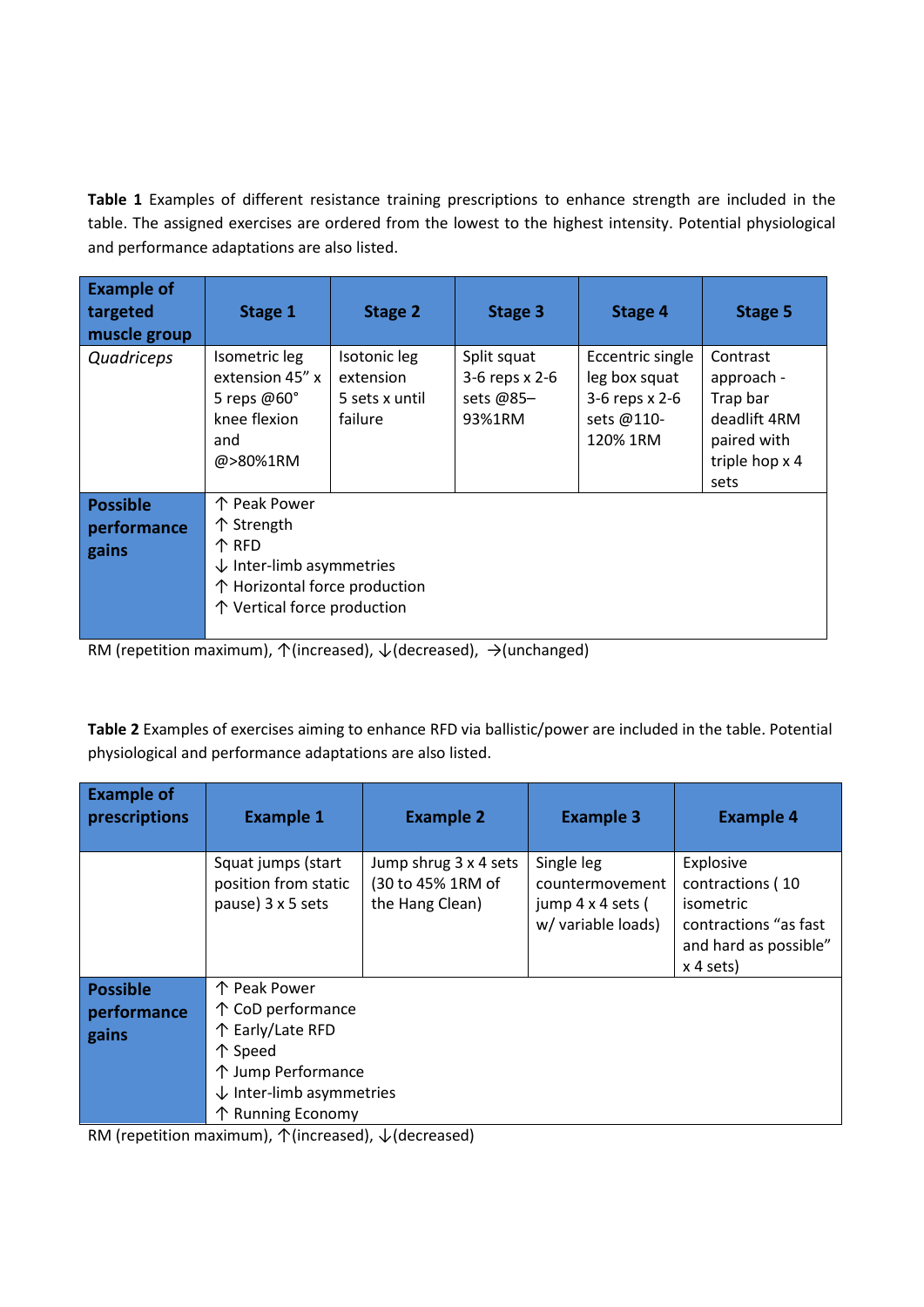**Table 3** Example of plyometric exercises to improve SSC capabilities. The assigned exercises are ordered from the lowest to the highest intensity. Potential physiological and performance adaptations are also listed.

| <b>Example of</b><br>prescriptions      | <b>Phase 1</b>                                                                                                                                                                                          | <b>Phase 2</b>                    | <b>Phase 3</b>                        | <b>Phase 4</b>                                         |
|-----------------------------------------|---------------------------------------------------------------------------------------------------------------------------------------------------------------------------------------------------------|-----------------------------------|---------------------------------------|--------------------------------------------------------|
|                                         | Drop lands 6reps x<br>8sets                                                                                                                                                                             | Pogo jumps 8<br>contacts x 8 sets | Skipping rope 15<br>contacts x 5 sets | Drop vertical jumps<br>5 x 3 sets (from a<br>30cm box) |
| <b>Possible</b><br>performance<br>gains | 个 Eccentric strength<br>个 Peak Power<br>个 CoD performance<br>个 Early RFD<br>个 RSI<br>个 Jump Performance<br>$\downarrow$ Inter-limb asymmetries<br>个 Running Economy<br>$\downarrow$ Ground Contact Time |                                   |                                       |                                                        |

↑(increased), ↓(decreased)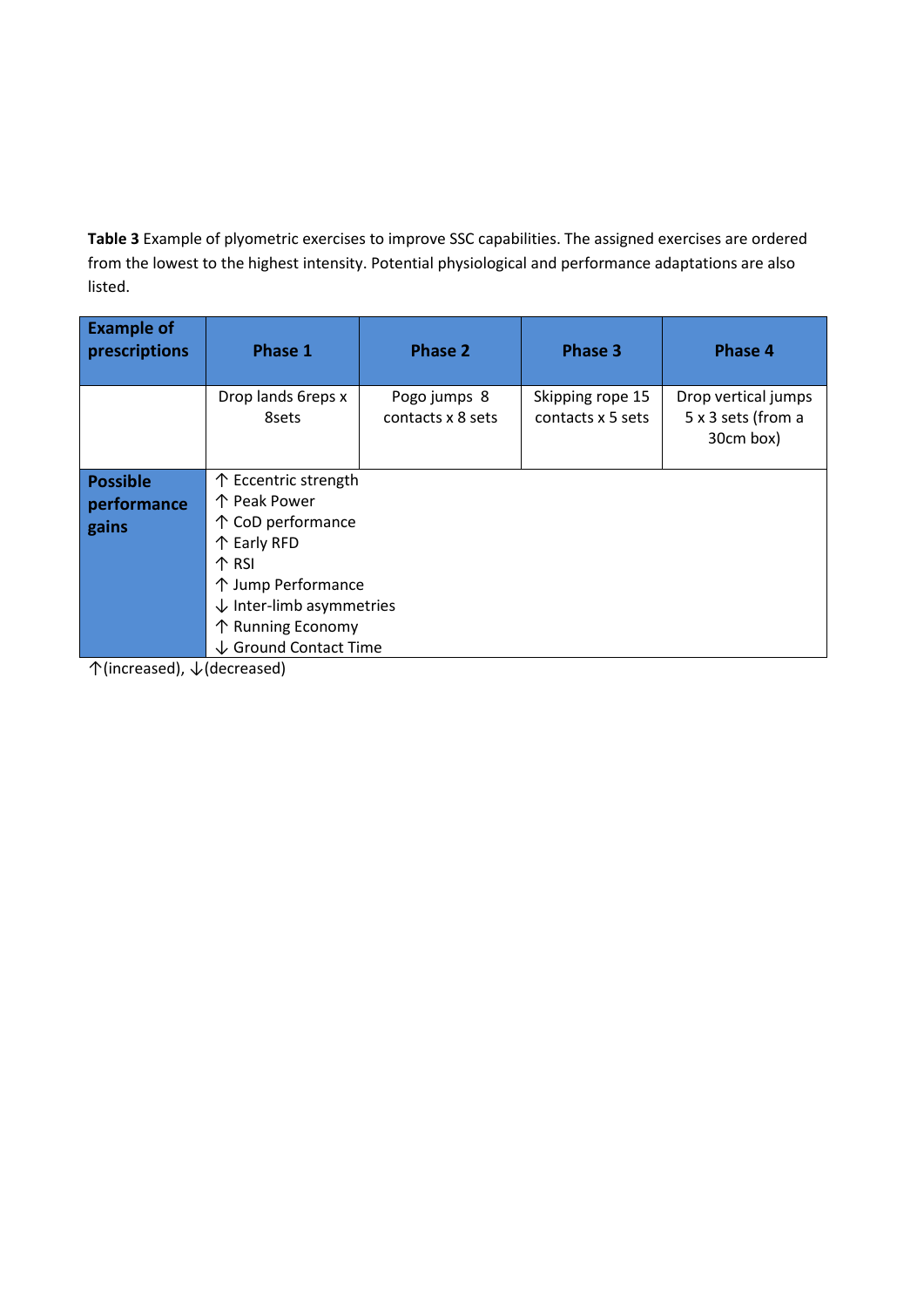**Table 4** Example of exercises for Football player (midfielder) with persistent Achilles Tendinopathy presenting with maladaptive reduced triceps surae capacities aiming to full Rehabilitation and enhanced Performance over a 12 weeks period

| <b>Rehabilitation Phase</b>  | <b>Training Aim</b>             | <b>Exercise Prescription</b>      |
|------------------------------|---------------------------------|-----------------------------------|
| Phase 1 - Work capacity/pain | To increase strength-endurance  | Unilateral seated calf raises (3  |
| reduction emphasis           | and reduce pain                 | sets with manageable load until   |
|                              |                                 | failure)                          |
|                              |                                 |                                   |
|                              |                                 | Isometric calf raises on smith    |
|                              |                                 | machine (3 x 45s)                 |
|                              |                                 |                                   |
|                              |                                 | RFESS (3 x 8RM each leg)          |
| Phase 2 - Strength emphasis  | To increase muscle strength and | Eccentric heel drops (4 x 10)     |
|                              | musculotendinous stiffness      |                                   |
|                              |                                 | Unilateral standing calf raises   |
|                              |                                 | $(4 \times 6 - 8$ RM)             |
|                              |                                 | RFESS (4 x 6RM)                   |
|                              |                                 |                                   |
|                              |                                 | Drop lands (4 x 4)                |
| Phase 3 - Power and RFD      | To increase power output and    | Split squat (3 x 3RM each leg)    |
| emphasis                     | <b>RFD</b>                      |                                   |
|                              |                                 | Pogos (3 x 15-20 foot contacts)   |
|                              |                                 |                                   |
|                              |                                 | Drop jumps (4 x 4 from 20cm)      |
| Phase 4 - Peak power and RFD | To increase peak power, RFD and | Front squat (3 x 2RM)             |
| emphasis                     | enhanced stiffness              |                                   |
|                              |                                 | Drop jumps (5 x 3 from 40cm)      |
|                              |                                 |                                   |
|                              |                                 | Unilateral drop jumps (3 x 3 from |
|                              |                                 | 20cm each leg)                    |

RM = repetition maximum; RFD = rate of force development; RFESS = rear foot elevated split squat